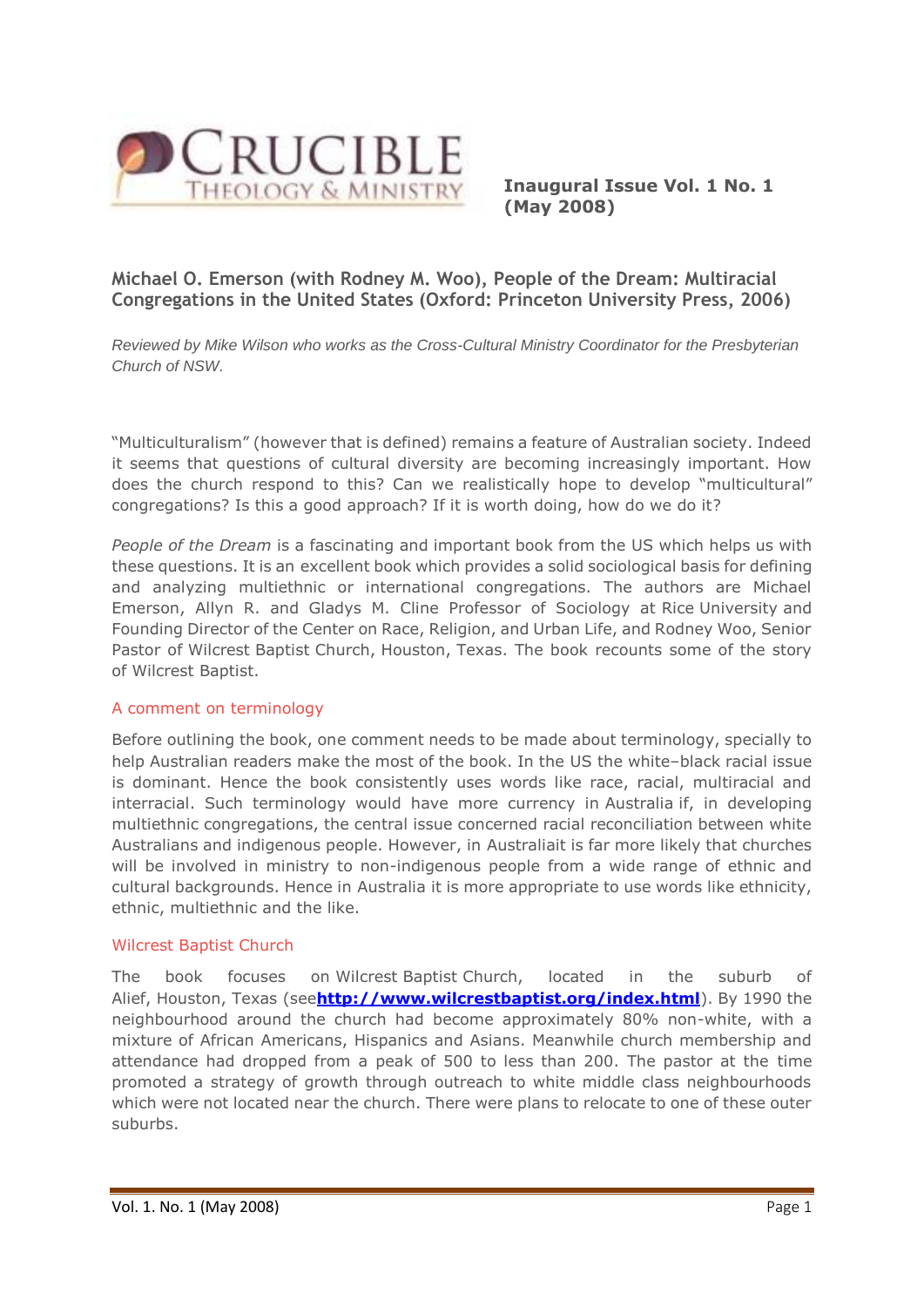The members of Wilcrest did not finally embrace this strategy. The pastor was asked to resign and Rodney Woo was called in his place. Woo does not come from a white-middle class background. His father is half-Chinese and his parents had missionary experience of ministering to poor Hispanics, African Americans and Vietnamese. His father had also taught English to migrants. Rodney's own elementary and middle schooling had been in African-American schools where extremely few pupils were not African-American. His wife, Sasha, is the daughter of Mexican immigrants.

When Woo arrived at Wilcrest there were separate Chinese and African-American churches using the facilities. In place of this, Woo developed a "multiracial congregation." Wilcrest is currently 20% black, 30% Hispanic, 42% white, 5% Asian, with 3% of other ethnic backgrounds. According to the website, 44 nations are represented in the congregation. Using Australian terminology we would call this "a multiethnic or international congregation".

## American Cultural Context

*People of the Dream* offers a quick sketch of American church culture and the place of race. The authors note that Christian congregations are "the most common and widespread institution in theUnited States", touching the lives of over 100 million Americans who are involved in religious congregations.

These churches are, by and large, racially segregated. Emerson and Woo emphasise that this has been a long-term feature of church life in the North and the South. We see the all-too-familiar pattern of the church dancing to the tune played by society. Emerson and Woo observe that a current survey suggests little has changed since the civil rights movement and most congregations remain racially segregated.

# What is a 'multiracial' congregation

Emerson and Woo offer two ways of assessing the extent to which a church is "multiracial". One approach is a "binary definition", which is that a church is multiracial if "no one racial group comprises 80 percent or more of the people". Emerson argues that 20% is not an arbitrary figure:

[R]esearch in race and gender relations in multiple contexts suggests that 20 percent constitutes the point of critical mass. At this percentage, the proportion is high enough to have its presence felt and filtered through a system or organization. (35)

Applying this binary definition, Emerson estimates that 7% of American congregations are multiracial. However, he points out the number of stable racially mixed congregations is undoubtedly lower than this. He also observes that public schools in 2006 were six times more racially diverse than religious congregations.

The other assessment is a "continuous definition" of a multiracial congregation. This allows for a continuum by measuring "the probability that two randomly selected people in a congregation will be of different racial groups". If a congregation has 50% of one racial group and 50% of another, then the probability  $= 0.5$ . If there are four racial groups each constituting a quarter of the membership then the probability  $= 0.75$ . According to this standard, any value approaching 0.5 indicates there is a substantial racial mix in the congregation.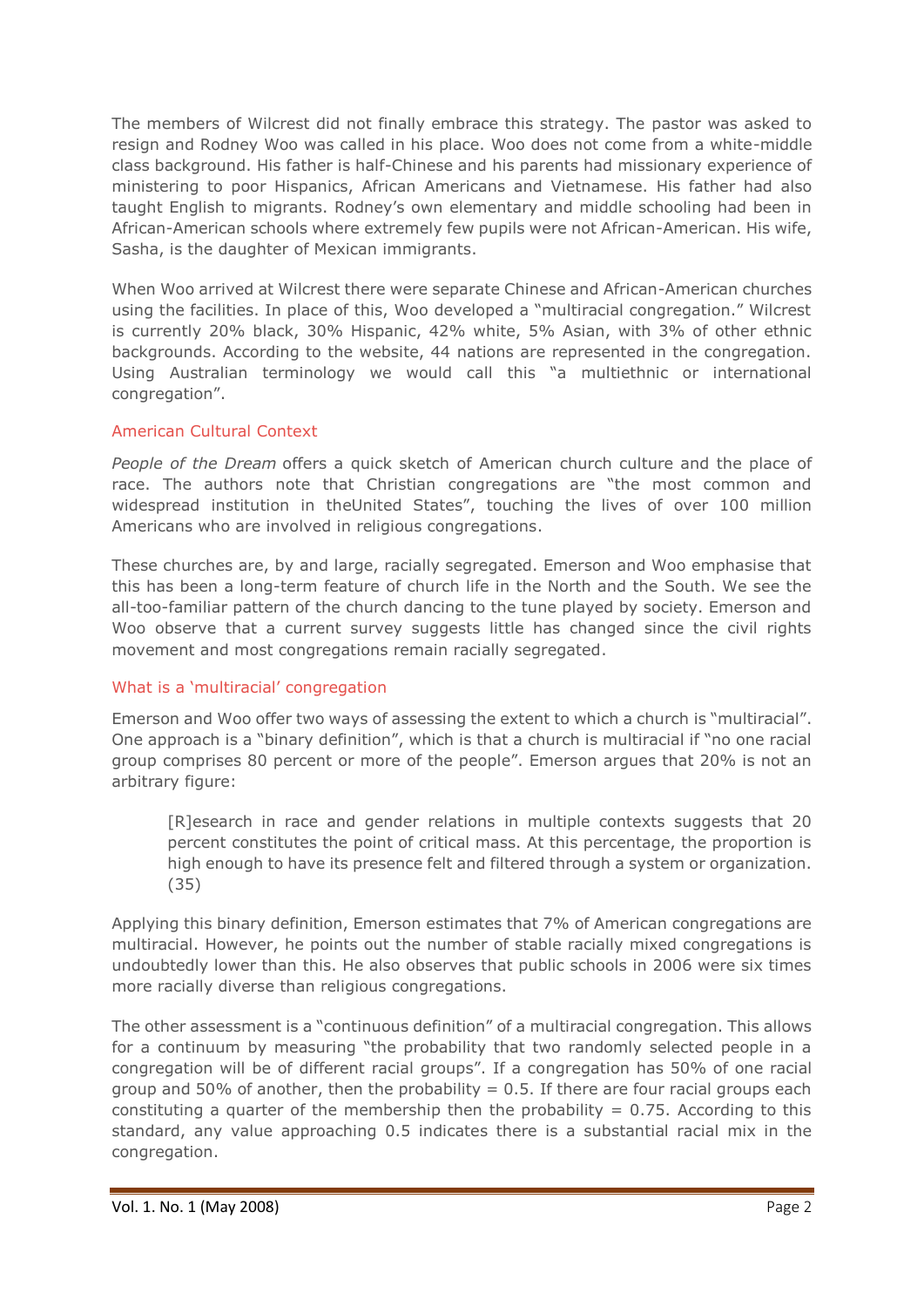On this measure Wilcrest Baptist is highly unusual, with a probability rating of 0.70. The authors estimate that less than half of 1% of American churches are as racially diverse as this. Further, "Wilcrest is 35 times more racially diverse than the average congregation in the United States."

It is a fact of life that "the vast majority of congregations are substantially less racially diverse than the neighbourhoods in which they reside". Interestingly, though,

multiracial congregations are actually 40 percent *more diverse* than their neighbourhoods. Multiracial congregations are unique then not only because they are racially diverse, but also because *they tend to be more diverse than the neighbourhoods in which they reside.* (44-45)

## Why do congregations become and remain multiracial?

The book examines what causes churches to be multiracial.**[\[1\]](http://www.ea.org.au/Crucible/Issues/Emerson-and-Woo--People-of-the-Dream#_edn1)** The character of the neighbourhood is an important factor in developing multiracial congregations, but it is not determinative. Most congregations in racially diverse neighbourhoods are not themselves racially diverse and not all multiracial congregations are in highly diverse neighbourhoods.

The authors have identified two environmental factors as important in understanding the level of racial diversity in congregations:

- I.The faith tradition of the congregation. The larger the numbers of people in a tradition, the less diverse, on average, are congregations in that tradition.
	- II. The racial diversity of the congregations' neighbourhoods.

Racial diversity is also affected by worship style. Also, multiracial congregations tend to be younger, on average, than other congregations. Significantly, they observe that the theology of a congregation, whether conservative, liberal, or something in between, does not predict a congregation's diversity. They also found that congregations which meet in small groups are more likely to be racially diverse. (Small groups and other methods of developing interracial bonds were found to contribute significantly to the long-term survival of interracial churches.)

Wealth and occupation are other variables contributing to the racial diversity of the congregation. The higher these are then the more racially diverse the congregation tends to be. On the other hand, multiracial congregations are more economically mixed than racially homogeneous congregations.

Beyond these general factors the authors examined the forces which lead to the formation of interracial congregations. They identify three possible forces:

I.*The church's own goals* – the church actively seeks this.

- II. The church is forced to move this way because of *changes in resources*, e.g. a decline in membership, budgetary constraints or provision of a new resource may create a perceived opportunity.
- III. *Denominational leaders* strongly influence or even mandate such a development.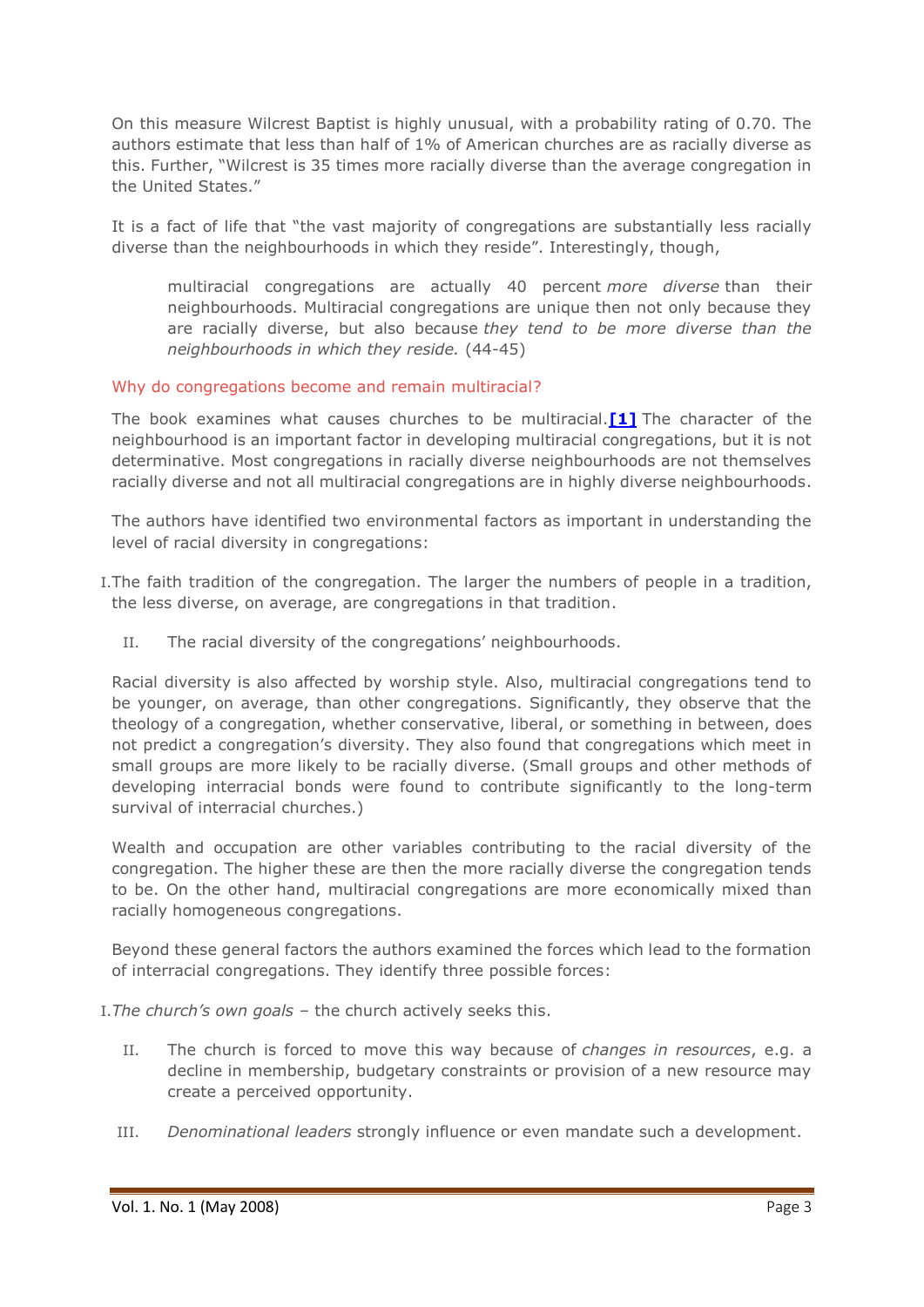In light of these factors Emerson and Woo identify seven types of multiracial congregations. [I assume this is from them. If not it probably deserves an article of its own]. The first four types are generation by a sense of mission in which they seek to be multiracial, the final three develop as multiracial for purposes of survival.

## *1. Neighbourhood Embracing*

These are congregations which become multiracial due to changes in the racial makeup of their local neighbourhood.

## *2. Neighbourhood Charter*

These are congregations which from the very start seek to be multiracial congregations.

#### *3. Niche Embracing*

These are congregations which develop multiethnically because of the effectiveness of a particular ministry strategy such as English-as-a-Second-Language classes.

#### *4. Niche Charter*

These are congregations which begin as multiracial church communities.

#### *5. Survival Embracing*

A significant proportion of churches that eventually become multiracial do so because of a change in resources. So when the composition of the neighbourhood population changes, the membership of many local churches declines and with it financial and other resources, e.g. lay leadership and other spiritual gifts. Some congregations respond to this and change their concept of mission and seek to attract their new neighbours.

## *6. Survival Merge*

These are also churches which experience a change in resources and which, in order to survive, merge with another congregation.

## *7. Mandated*

These are churches which become multiethnic because an external, denominational authority, either strongly influences or directs the congregation concerned to become multiethnic, either because of the need to reach out to a now ethnically diverse neighbourhood or because of the decision to join with another congregation of a different ethnic background.

Emerson and Woo's analysis is summarised in the following diagram, in which I have taken the liberty of substituting "multiethnic" for "multiracial".

The presence of pressure to form a multiracial church does not mean that this will happen. Emerson and Woo also analyse the factors in the successful development of a multiracial church. They found these to include:

I.An available population of racially different persons.

II. People attracted by the culture and purpose of the congregation. Typically such churches draw from their region and not just locally, that is, create "population opportunity".

Vol. 1. No. 1 (May 2008) Page 4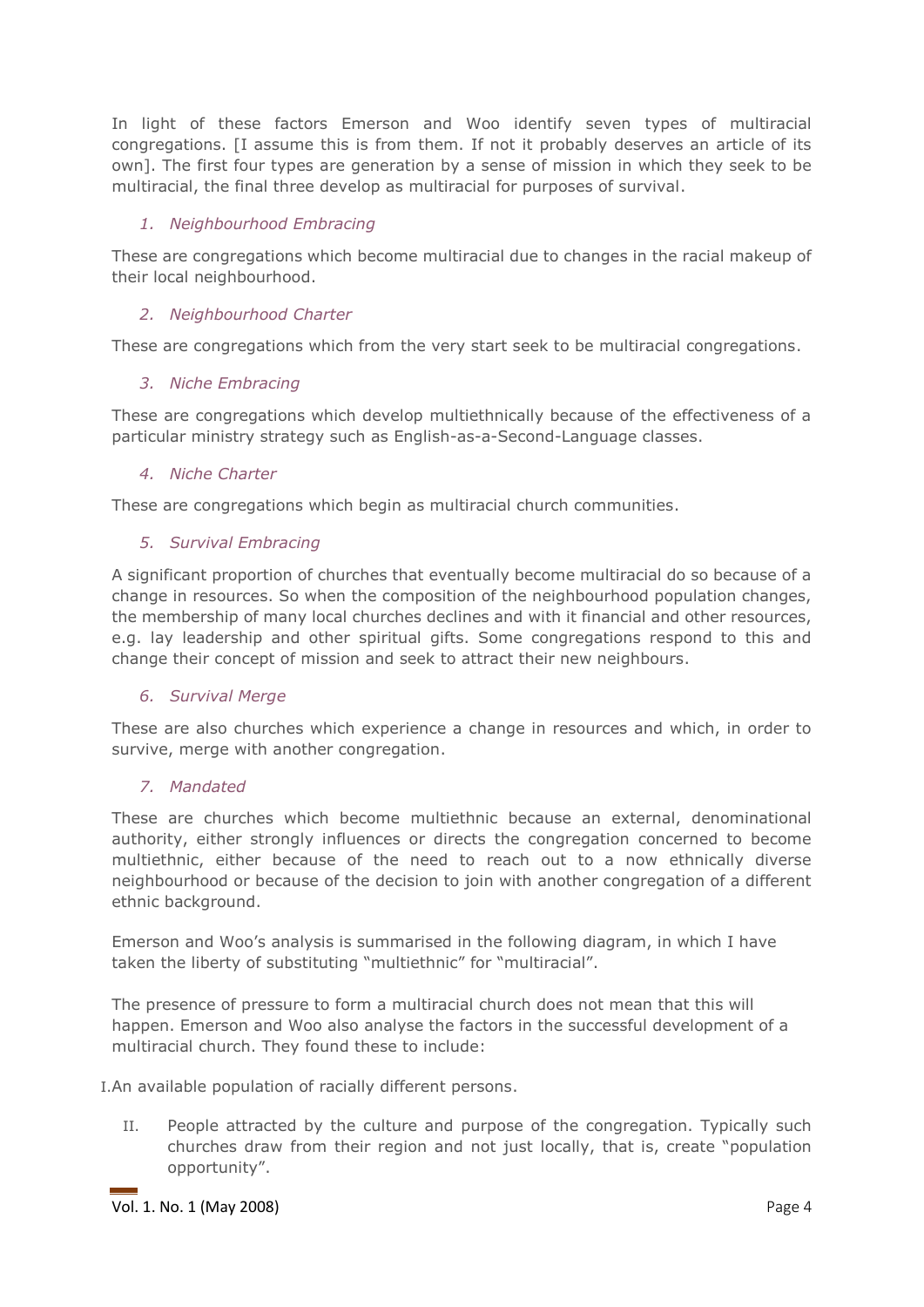III. A merging of two or more preexisting congregations may immediately generate cultural diversity for the total church community. Sometimes while such developments increase ethnic diversity they may, at least initially, result in a decline of membership – some members may reject such a merger.

Emerson and Woo make some important observations about the factors which make multiracial churches sustainable. They find that if the primary impetus for change is mission and if a congregation draws membership from a broad geographical region, then that church is likely to remain multiracial. In contrast, a church which has become multiracial due to an external authority is less likely to remain so.

Emerson hypothesizes that ethnic diversity generated by merging preexisting congregations is the least likely of the multiethnic congregation types to survive as multiethnic congregations because:

I.The source of continued diversity is uncertain.

II. Off-putting difficulties develop associated with the differences of culture, social networks and internal authority structures.

# Who attends multiracial congregations?

Emerson and Woo examine who attends multiracial congregations. They observe that "the more choice people have, the more they end up in homogenous congregations". So in the US white Protestants are the least likely to be in racially mixed congregations.

Social ties between homogeneous and ethnically mixed congregations are compared. In homogenous congregations 86% of members say that all or most of their friends are of their own race. In interracial congregations only 25% say this. However, it must be recognized that in many racially mixed organizations, for example, a desegregated school, friendships can remain largely homogenous. This is not the case in racially mixed congregations. The majority of people, regardless of their race, had greater diversity in their friendship circles *after* becoming part of a racially mixed congregation.

Emerson found that respondents who attend mixed-race congregations also currently live in more racially diverse zip codes than do respondents who attend racially homogenous congregations. It is also more likely they used to live in a racially mixed neighbourhood and attended a racially mixed school while growing up.

Emerson and Woo discuss the implications of these observations in terms of social capital. "Social capital" is a key good that may be held by an individual, small group, organization, community or a total society. It comes from successful relationships, referring to the resources that accrue from social networks; the objective associations between individuals that are reciprocal, trusting and display positive emotions. Two types of social capital have been identified. *Bonding social capital* develops from micro-bonds between individuals within already well-established groups and is characteristically inward-looking and associated with homogeneous groups. *Bridging social capital* develops from bonds that form between people across groups and is characteristically externally focused and involves linking disparate individuals and groups which do not have shared histories or identities. It has been noted that the development of one type of social capital often curtails developing the other. Strengthening bonding social capital is associated with increased prejudice and discrimination as one's own group is favoured over other groups.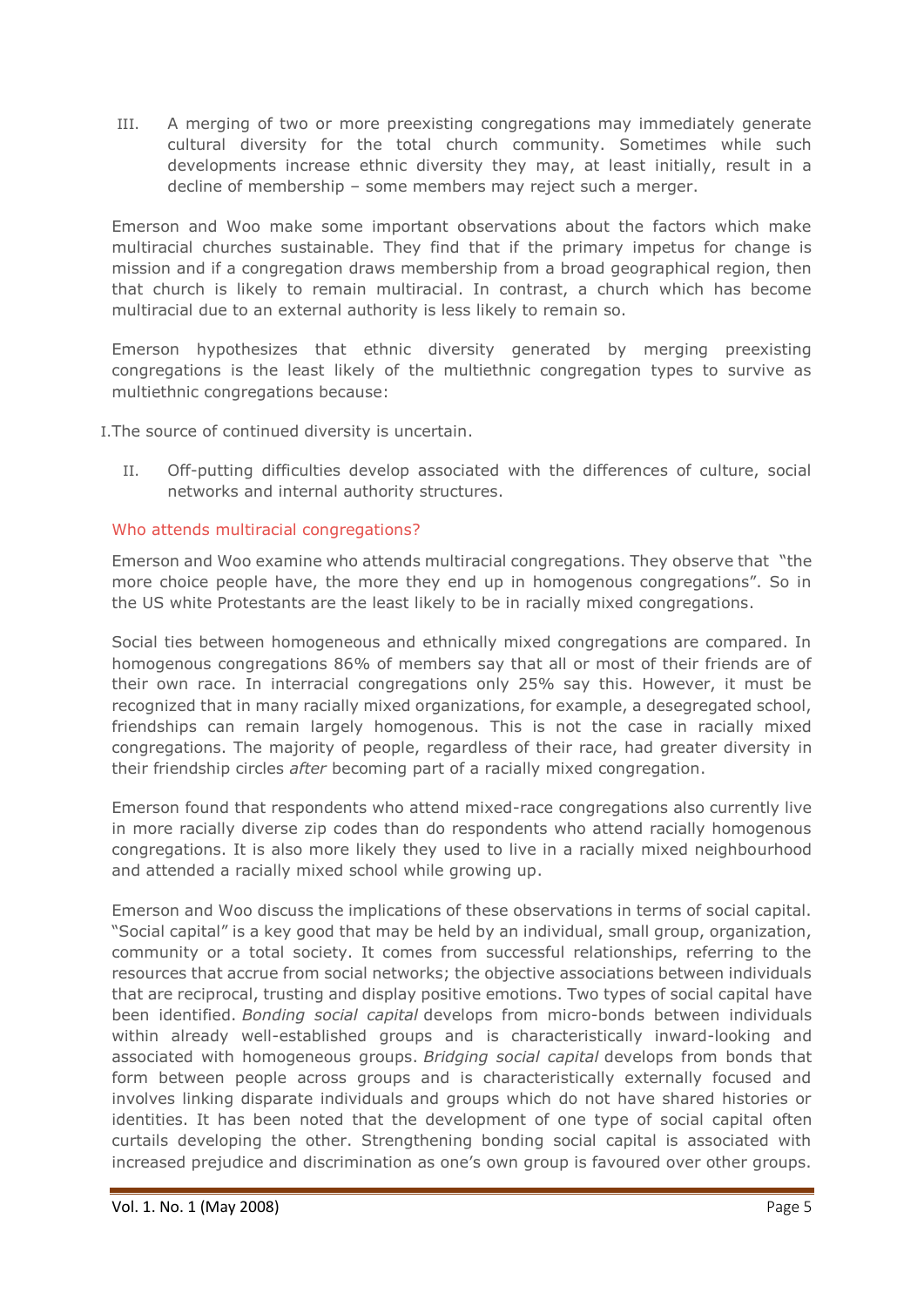Conversely, the development of bridging social capital is connected with the maintenance of segmented social networks and the generating and reproducing of inequality between groups. The authors propose that racially diverse congregations, like racially and economically integrated schools, serve as *bridge organizations*, which uniquely provide the possibility of simultaneously building bonding and bridging social capital.

The authors discovered that whites in interracial congregations are, on average, younger than those in uniracial congregations, and, on average, about the same age as white Americans who do not regularly attend religious services. Compared to whites in uniracial congregations, whites in interracial congregations are less supportive of the statement that the number of immigrants should be reduced, less supportive of the statement that there is too much talk today in the United States about racial issues, less likely to be upset if their child were to marry someone of another race, and less likely to prefer living in a neighbourhood that is 75 percent their own race and 25 percent of other racial groups. Whites in uniracial congregations typically believe the best way to change the US is to change individuals. Whites in interracial congregations are less likely to share this viewpoint.

## What attracts attenders to multiracial churches?

In a survey of Wilcrest Baptist Church, members were asked for the main feature which attracted them to the church. The results were: 40% Worship (music, preaching, pastor); 23% Personal relationships; 22% Location; 18% Vision of diversity; 15% Friendliness; 11% Programs (106)

Only a minority originally come to such congregations because they are interracial. They usually come for the same reasons people go to any congregation: personal invitations from friends or family, a convenient location, friendliness, meaningful worship or attractive programs.

## The effects of multiracial congregations on attenders

One intriguing result is that the report is that "far from integration leading to assimilation, at least in the overall context of the multiracial congregations my colleagues and I studied, *integration helped people grow more secure in and proud of their cultural identities*".**[\[2\]](http://www.ea.org.au/Crucible/Issues/Emerson-and-Woo--People-of-the-Dream#_edn2)**

## Conflict and viability

Conflict is one of the difficult areas for any congregation to negotiate, and this is heightened in a multiracial setting in which people approach conflict very differently. Emerson and Woo observe that "white culture tends to separate intellect and passion, often described as separating mind and body." White culture emphasises presenting facts and citing experts, being dispassionate, impersonal and calm. Public debate should be lowkey, excluding affect. Being personal or emotional during debate is considered "losing one's cool" and as trying to win debate by deception.

However, in black culture the validity of ideas is tested through animated, interpersonal, confrontational discussion. Debate is heated with raised voices and the display of affect. Debaters show concern for the topic and allow false ideas to be exposed so that truth might survive. Whites are intimidated by this approach and see it as angry argumentation, not debate; as overly aggressive and too personal.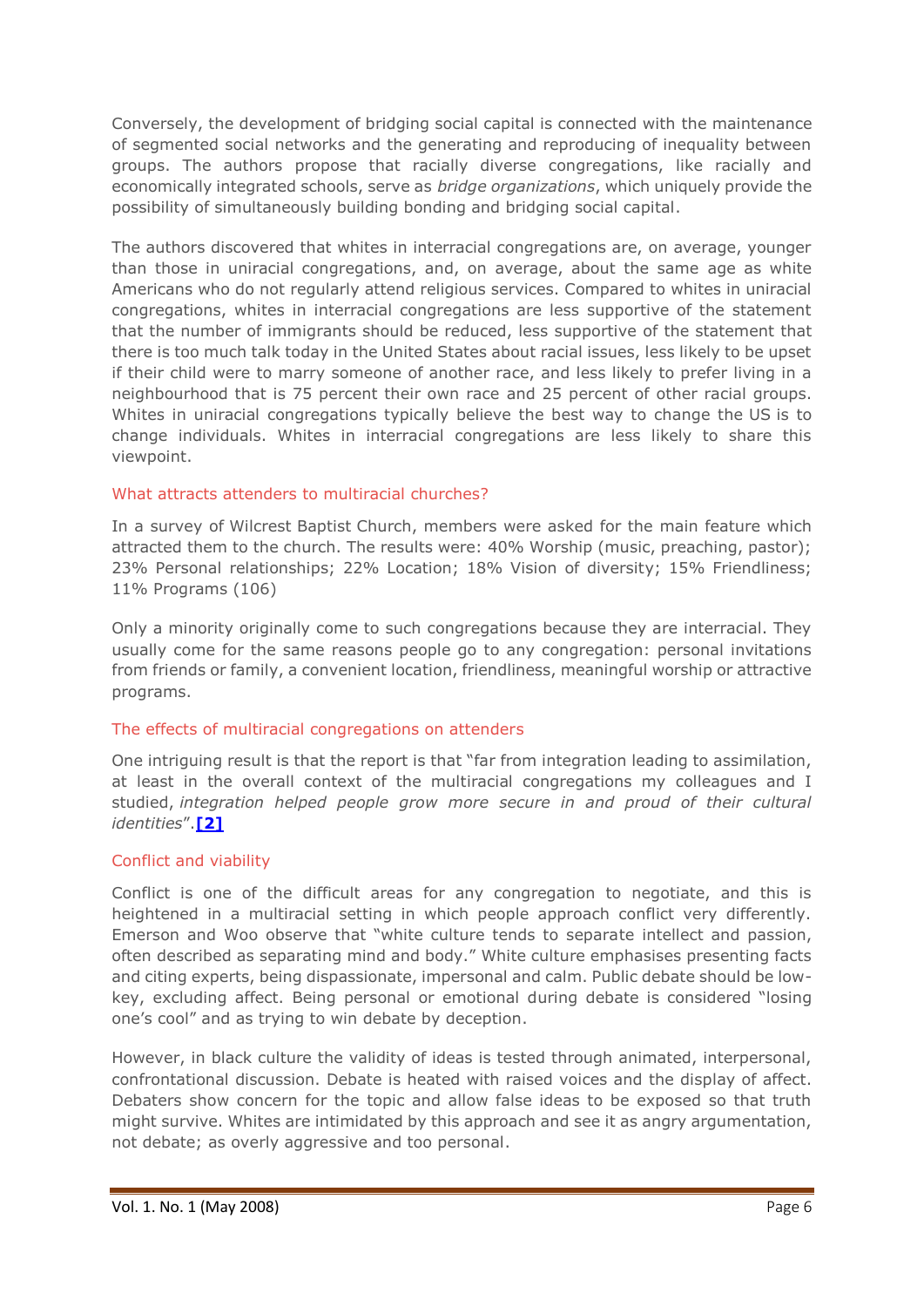Cultural sociologist Penny Edgell distinguishes two main types of conflict:

- I.*Within-frame conflict* occurs between people and groups who share the same expectations and similar habituses. Such conflict can usually be resolved when routine steps are accepted and the decision is usually abided by.
	- II. *Between-frame conflict* occurs between people with divergent habituses, divergent standards of what is right, or divergent expectations about how things ought to be done. Often there are questions over identity, who we are, and 'how we do things here'.

Between-frame conflicts are more common in multiracial congregations than in uniracial congregations. Emerson observes various misuses of power (which always occur to a lesser or greater extent) in multiracial congregations.

Emerson and Woo identify seven vital principles which must be followed if people in multiracial congregations are to "limit the shadows, fight off nightmares, and create healthy congregations", namely:

I.An institutional commitment to racial equity, clearly stated.

- II. Leaders who are personally deeply committed to racial equity.
- III. A common purpose that supersedes racial equity.
- IV. Structures to ensure racial equity (to ensure outsiders come to be and feel like insiders, that they belong and have a voice).
- V. Internal forums, education and groups (space to discuss issues, learn about race issues, discuss misuse of power).
- VI. Be a DJ (DJs must constantly adjust the volume, bass level, and treble level depending on the size of the room, the acoustics, and the number of people in the room. Leaders of multiracial congregations must treat adjustments as normal, make them often, with a larger purpose in mind – what works today cannot be assumed to work tomorrow).
- VII. Recognise that people are at different places, and help them move forward one step at a time.

## Multiculturalism

In an appendix Emerson and Woo critique multiculturalism, noting that its singular focus on culture has weaknesses. Pluralistic multiculturalism wrongly treats cultures as static and pure, as uninfluenced by other cultures, "as if culture really were like a pane of colored glass" This does not allow for the improving and purifying of cultures through contact with other cultures. Pluralistic multiculturalism deems it to be intolerant to speak of cultures as having negative aspects.

Indeed, many forms of multiculturalism appear to trivialize inequality. Justice is identified with a right to practise and live in one's own culture and ignores the need to address socioeconomic inequality. While multiculturalism achieves some worthwhile ends, it does not address inequality and injustice and actually hinders these goals, insofar as it excludes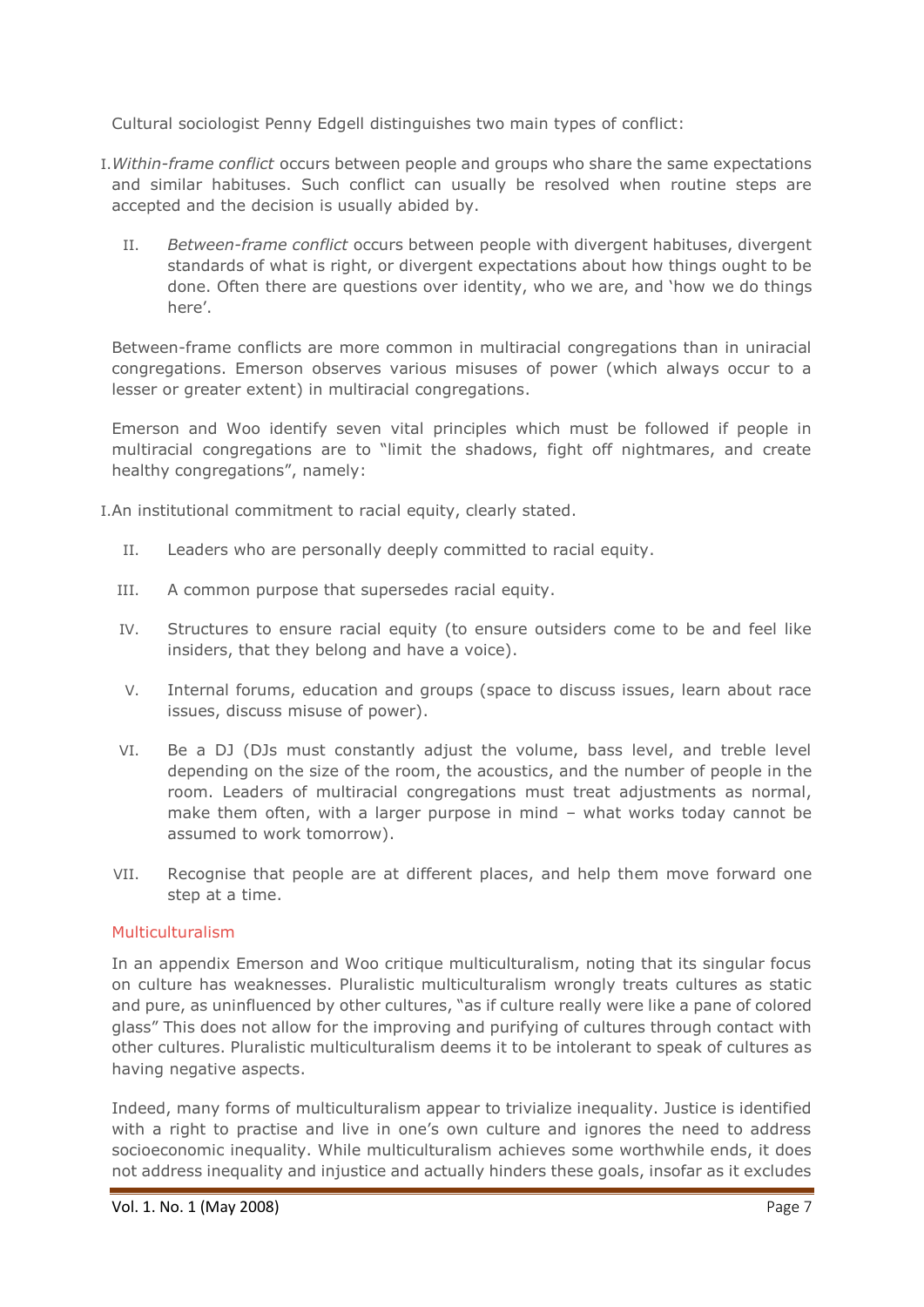other solutions. Consequently, while multiculturalism "may be a necessary step … it is not the final step".

In this context Emerson sees multiracial congregations as harbingers of a new stage of US race relations.

#### Conclusion

The Australian context is not the same as that of the US. The need for US church models that will effect deep racial reconciliation between blacks and whites is not replicated in Australia to anything like the same extent. Also, it is to be doubted that there is any one model for dealing with ethnicity that is the "right" or even "ideal" model, notwithstanding the vision of Revelation 7:9. There will be no marriage in heaven either. Does this mean that singleness is the "right" or "ideal" model for dealing with sexuality? It is not helpful to insinuate that what are often dubbed "first generation" churches or language-based congregations are somehow inferior or deficient, except in the same way we might say all earthly expressions of church fall short of all they could be.

Yet, there is undoubtedly a critical need to develop multiethnic churches, especially in Australian cities, for a number of reasons. The ultimate community of God's people will be multiethnic (Rev 7:9), so the development of international congregations is clearly in tune with this. Many of the neighbourhoods in our metropolitan centres are rapidly increasing in ethnic diversity and there are many people who are best reached through such models, especially for a range of persons whose ethnic identity includes those who have become alienated from their ethnic roots, those for whom such roots are of marginal importance and those who are bi-cultural. Further, racial prejudice is still a problem for us and there are too many mono-ethnic churches, or churches with a very narrow range of ethnicity (including many "Anglo" churches), which are introspective and substantially exclusivist. Consequently, international churches are indeed an important witness to the depth of unity the cross of Christ effects.

This book is a key resource in identifying the essential foundations, factors and principles upon which the development of a viable multiethnic church depends.

- 1. *Leadership multiracial congregations*: a leader or leaders attract a diversity of people.
- 2. *Evangelism multiracial congregations*: effective proselytizing strategies attract a diversity of people.
- 3. *Demographic multiracial congregations*: ethnic diversification of the neighbourhood results in an ethnic diversification of the congregation.
- 4. *Network multiracial congregations*: an expansion of social ties causes growth of ethnic diversity.

**[<sup>\[1\]</sup>](http://www.ea.org.au/Crucible/Issues/Emerson-and-Woo--People-of-the-Dream#_ednref1)** For an alternative taxonomy for multiracial congregations and an assessment of the success of the models see G. Yancey *One Body, One Spirit' Principles of Successful Multiracial Churches* IVP, 2003.